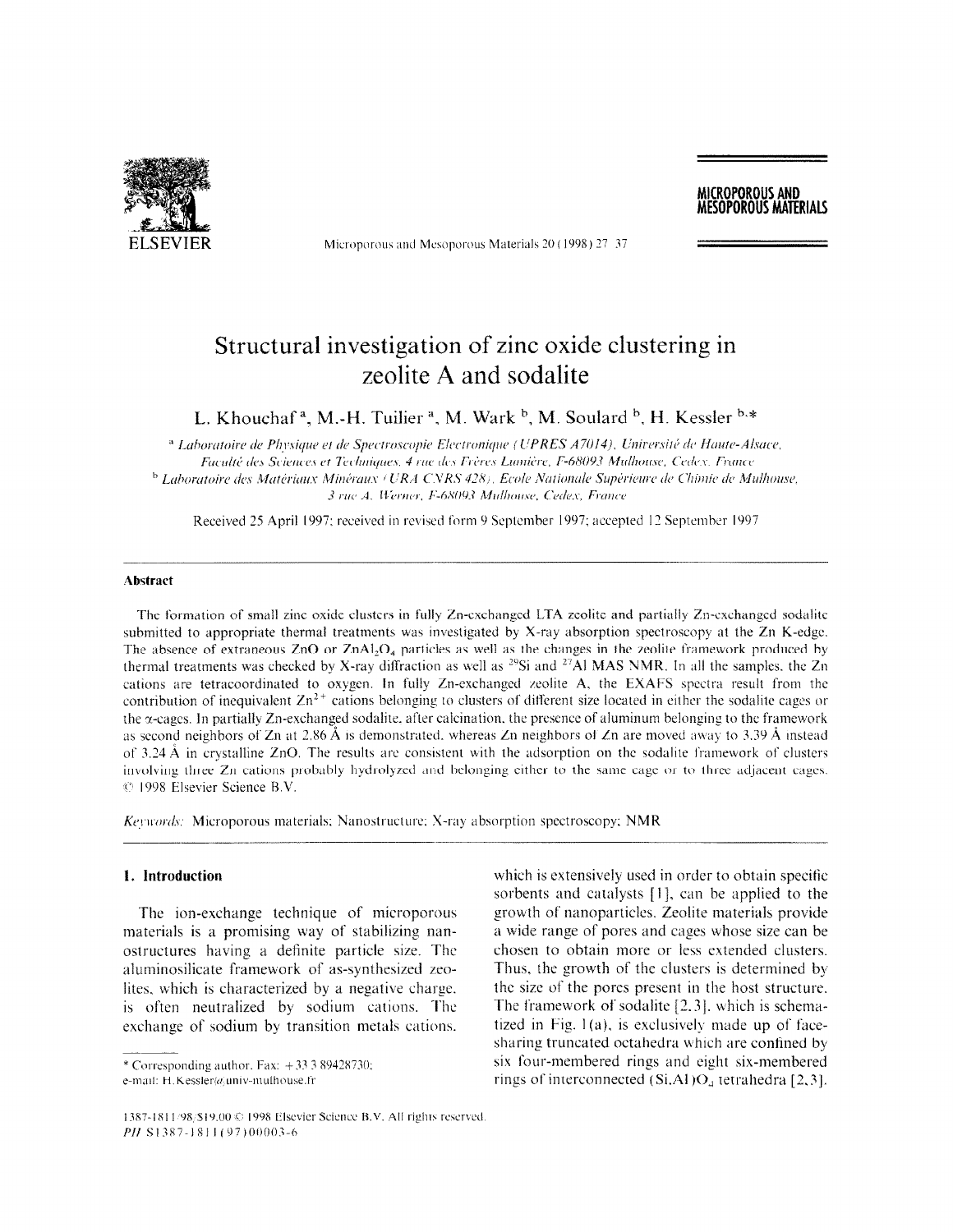

Fig. 1. Schematic diagram of (a) sodalite and (b) zeolite A structures.

The cavities, namely the sodalite cages, have a very small inner diameter of 6.6  $\AA$  [2,3]. The ionexchange of aluminosilicate sodalite by  $\text{Zn}^2$  cations leads to the partial exchange of sodium ions present in the truncated octahedral cages. On the other hand. the inclusion of small semiconductor particles in sodalite has been achieved by direct synthesis [4]. The structure of zeolite A [Fig.  $1(b)$ ] is derived from sodalite by generating double four-

membered rings between neighboring sodalite cages. The lattice displays. in addition to sodalite cages, larger cavities with an inner diameter of 11.3  $\AA$ , so-called  $\alpha$ -cages, and smaller ones, formed by double four-membered rings, with an inner diameter of about  $2.7 \text{ Å}$ . Zeolite A can be fully Zn-exchanged. In the early 1980s. the crystallographic structure of Zn-exchanged zeolite A was determined by single-crystal  $X-ray$  diffraction ( XRD) [5.6]. but the presence of three kinds of cavities gives rise to an inhomogeneous compound with various sites for the  $Zn^{2+}$  cations. The significance of Zn-exchanged zeolites stems from the semiconducting properties of ZnO, which are modified for small clusters. Indeed, the optical properties of nanometer-sized materials which have been determined by reflectance and luminescence spectra. and UV -visible absorption spectroscopy  $[7,8]$  are very attractive for applications in the field of optics and photocatalysis [9. IO].

X-ray absorption spectroscopy ( XAS) allows us to complete the XRD structural analysis since it allows a separate analysis of the Zn environment in the inserted particles and a determination of the geometrical arrangement of the clusters. irrespective of the host lattice. Extended X-ray absorption fine structure  $(EXAFS)$  has been used together with XRD in the structural determination of CdSe semiconductor particles obtained by ion-exchange of zeolite Y  $[11]$ . The EXAFS study of selenium inserted in Na-mordenite has recently shown that the information on the structure of the chains inserted in the zeolite framework is greatly improved if the analysis is extended to the second and third coordination shells around the inserted element [12].

The aim of this work is to obtain more accurate structural information on the ultra-small clusters that are present in the sodalite cages of Zn-exchanged zeolite A. by investigating similar clusters inserted in aluminosilicate sodalite. These clusters are presumed to interact strongly with the  $\frac{1}{2}$ . The framework  $\frac{1}{2}$ .  $T_{\text{min}}$  preparation of  $F_{\text{min}}$   $T_{\text{max}}$  and  $T_{\text{max}}$ 

zie preparation of tuny zn-exchanged LTA  $\alpha$ onte and partially zn-exenaliged soualite is percenture application of  $\frac{1}{2}$  and  $\frac{1}{2}$  and  $\frac{1}{2}$  and  $\frac{1}{2}$  and  $\frac{1}{2}$  and  $\frac{1}{2}$  and  $\frac{1}{2}$  and  $\frac{1}{2}$  and  $\frac{1}{2}$  and  $\frac{1}{2}$  and  $\frac{1}{2}$  and  $\frac{1}{2}$  and  $\frac{1}{2}$  and  $\frac{1}{2}$  and peratures were applied to both exchanged materials. EXAFS analysis at the Zn K-edge including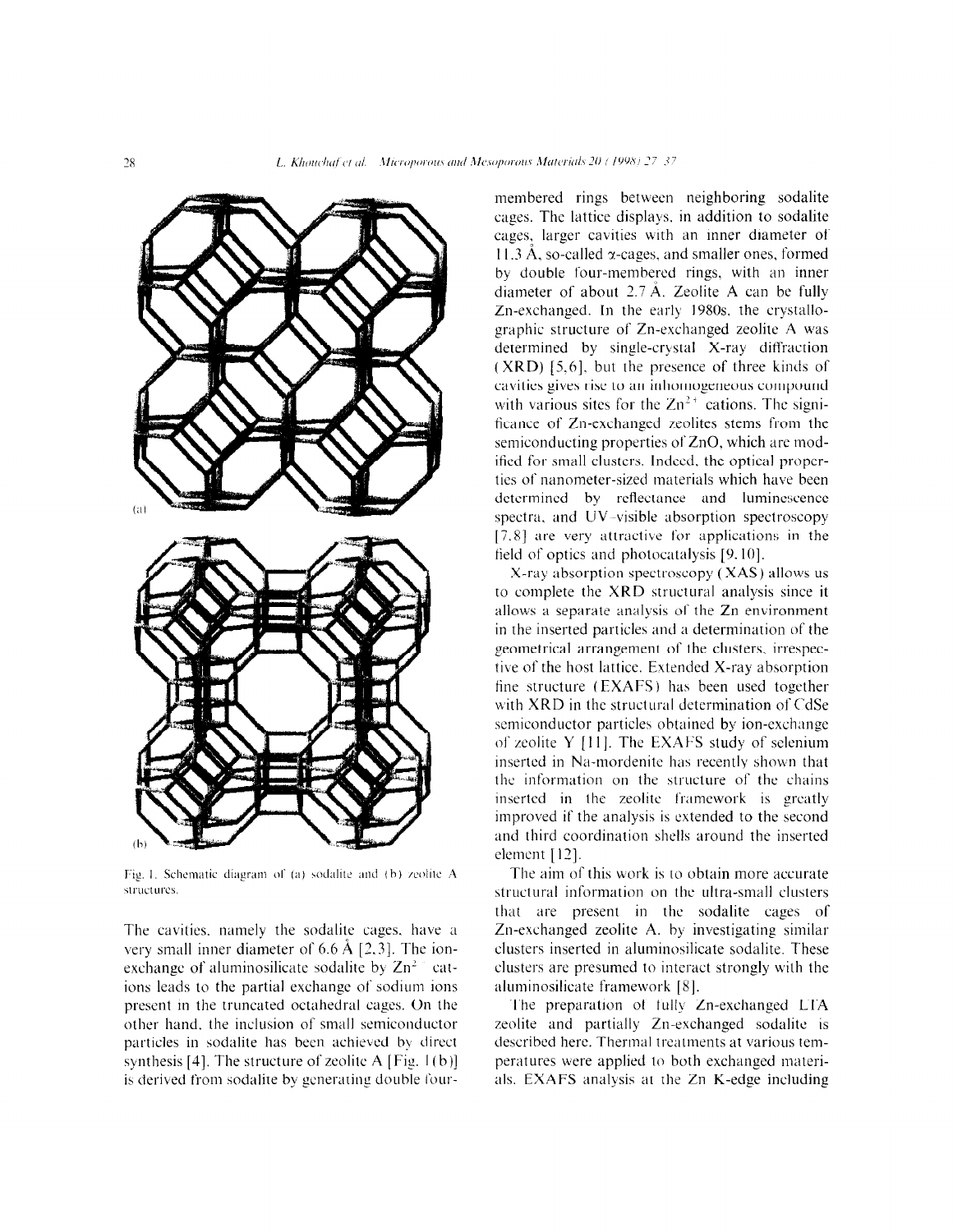the first, second and third shells of neighbors around Zn was performed on Zn-exchanged sodalite and zeolite  $A$  and revealed a modification in the former depending on the treatment.

### 2. Experimental

#### 2.1. Sample preparation

## 2.1.1.  $Zn^{2+}$ -exchanged zeolite A

The starting material was zeolite Na-A. purchased from KCB Bitterfeld (Germany). The exchange of  $\text{Zn}^{2-}$  for Na<sup>-</sup> ions was performed by using twice a  $0.05 M$  zinc chloride solution at room temperature for 4 h. A liquid/solid mass ratio of 100 was chosen. The control of the pII value during the zinc exchange of zeolite A ensured that no or only very small amounts of  $Zn(OH)$ , were precipitated on the outer crystals during this procedure. Indeed, the measured pH value was always higher than 5.8. Taking into account earlier results  $[8,13]$ , the precipitation of considerable amounts of zinc hydroxide should Icad to a drop of the pH below 5.5. The resulting compound dried at 80 C is referred to as the AZEO80 sample. Part of the AZEO80 sample was calcined in air with a heating rate of  $2 \text{ C/min}$  up to 540 C for 5 h, giving the AZEO540 sample. The AZEO600 sample results from the calcination of another part of AZEO80 at  $600^\circ$ C for 5 h at the much lower rate of  $0.5$  C/min.

The samples were then cooled and subsequently rehydrated under an atmosphere of controlled humidity (over a saturated  $NH<sub>4</sub>Cl$  solution). The Si. Al. Na and Zn contents were determined by atomic absorption spectroscopy, using a VARIAN model AA6 instrument. The ion-exchange degree of the three samples after complete dissolution of the solid phase was found to be  $95 + 2\%$  for  $AZEO80$  and  $93+2\%$  for  $AZEO540$  and AZE0600. The latter value is lower than the former but remained within experimental error. The amount of water was determined by thermogravimetry. The formula per pseudo-unit cell is  $Na_{0.8}Zn_{5.6}Si_{12}Al_{12}O_{48}$  :  $xH_2O$ , with  $x = 30$  for AZEO80 and  $x = 28$  for AZEO540 and AZEO600.

# 2.1.2.  $Zn^2$  -exchanged sodalite

Zn was incorporated via different routes, namely  $(i)$  by cation exchange as for the zeolite A samples and (ii) by direct synthesis.

(i) Na sodalite was prepared from a reaction gel with the following molar composition: 3.4Si0,: 1 Ai20,:33Na,0:70H,C). Crystallization was achieved by heating at  $110^{\circ}$ C for 3 days. After checking the purity of the phase by XRD, the product was exchanged twice with a ZnCI, solution. The sample SOD600 was obtained by calcination at  $600^\circ$ C for 5 h and rehydration (see above). The formula is found to be  $Na<sub>4,2</sub>Zn<sub>0,9</sub>$  $Si<sub>6</sub>Al<sub>6</sub>O<sub>24</sub> \cdot xH<sub>2</sub>O$ , with  $x=12$  and  $x=4$  before and after calcination, respectively.

(ii) The starting mixture used for the direct synthesis was:  $2.2SiO<sub>2</sub>:1 Al<sub>2</sub>O<sub>3</sub>:7Na<sub>2</sub>O:0.8ZnO:$  $110H<sub>2</sub>O$ . The reactants were sodium metasilicate pentahydrate (Prolabo), sodium aluminate (Carlo-Erba), sodium hydroxide (Fluka, purum) and zinc acetate dihydrate (Fluka, purum). The crystallization was carried out in a PTFE-lined stainless steel autoclave at  $110^{\circ}$ C for 10 days. After reaction, the product was recovered by filtration. washed and dried at 80 C and rehydrated, thus yielding a sample called SODSO. Part of that product was calcined at 400 C for 5 h with a heating rate of  $0.5$  C/min and rehydrated under the usual conditions to give the  $SOD400$  sample. The composition of SOD80 and SOD400 is  $Na<sub>4,2</sub>Zn<sub>0.9</sub>Si<sub>6</sub>$ Al<sub>6</sub>O<sub>24</sub>  $xH_2O$  with  $x=12$  and  $x=2$  for SOD80 and SOD400, respectively.

## 2.2. X-ray diffraction

The XRD diffractograms of the samples were obtained by using Cu  $K\alpha$  radiation on a Philips PW1800 diffractometer with variable entrance slit.

# 2.3. <sup>29</sup> Si and <sup>27</sup> Al MAS NMR

The spectra of  $2^9$ Si and  $2^7$ Al MAS NMR were recorded on a Bruker MSL 300 spectrometer. The recording conditions were: for  $^{29}Si$ , frequency = 59.63 MHz, pulse width = 5  $\mu$ s. recycle time = 30 s. spinning rate=4 kHz. No. of scans= $200$ , chemical  $s$ <sup>phining</sup> tate  $-\pi$  MLz<sub>3</sub> for  $\sigma$   $\frac{3741}{2}$  for entimed  $78.17 M_{\odot}$  m  $18.3 \times 10^{1}$   $M_{\odot}$   $7.3 \times 10^{1}$   $M_{\odot}$  time  $3.3 \times 10^{1}$   $M_{\odot}$   $3.3 \times 10^{1}$   $M_{\odot}$   $3.3 \times 10^{1}$   $M_{\odot}$   $3.3 \times 10^{1}$   $M_{\odot}$   $3.3 \times 10^{1}$   $M_{\odot}$   $3.3 \times 10^{1}$   $M_{\odot}$   $3.3 \times 10^{1}$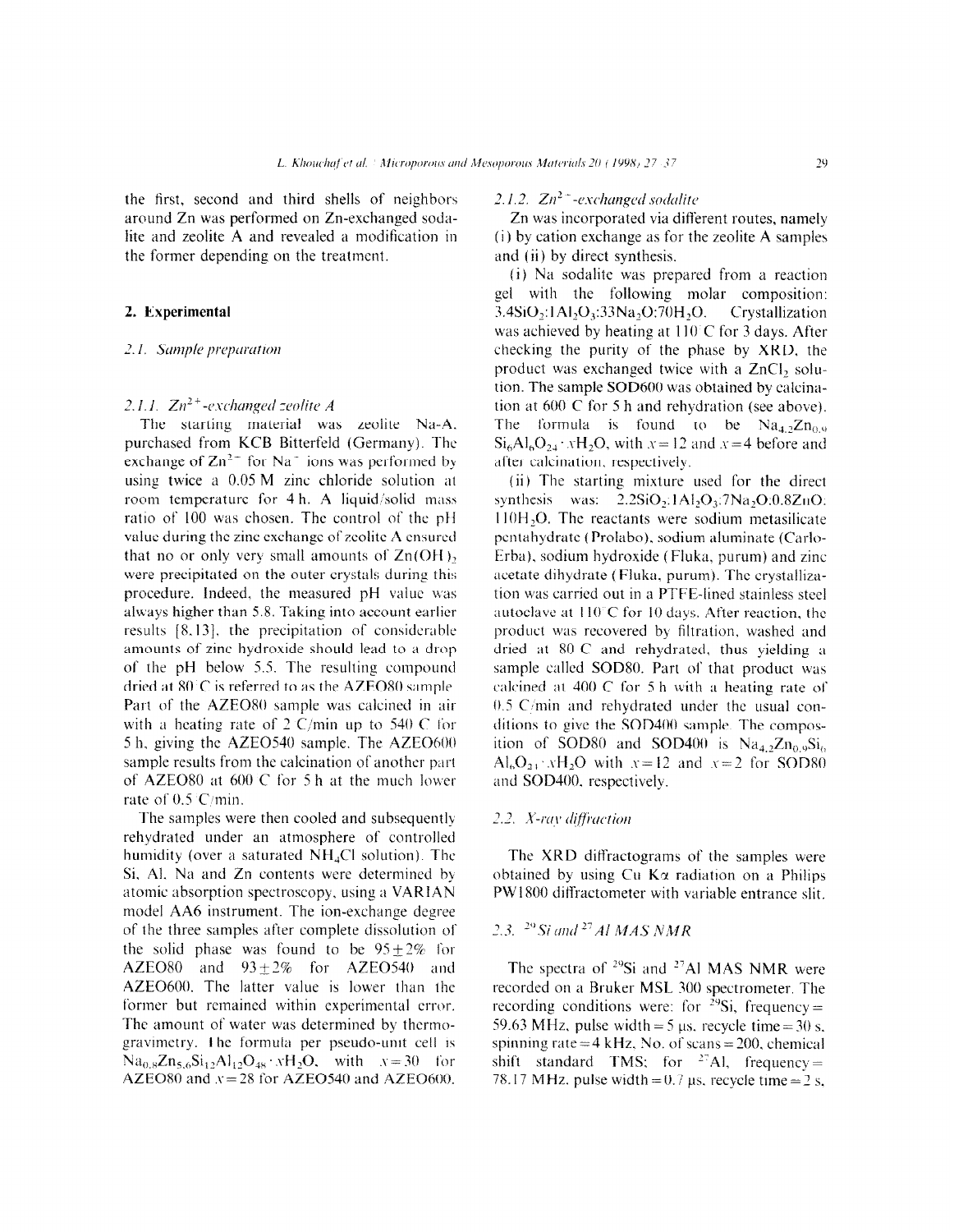spinning rate =  $8$  kHz, No. of scans =  $400$ . chemical shift standard  $AI(H,O)<sub>6</sub><sup>3</sup>$ .

## 2.4. EXAFS measurements and data reduction

The X-ray absorption measurements were performed at the Laboratoire pour-l'Utilisation du Rayonnement Electromagnétique (Orsay, France) on the XAS2 beam line of the DCI storage ring operated at  $1.85 \text{ GeV}$  (320 mA). The X-rays were monochromatized in the Zn K region (9500-10 500 eV) by using a  $Si(311)$  two-crystal spectrometer. High order harmonics were rejected using a two-mirror device at 2 mrd incidence. Data were collected from Zn-exchanged zeolite and sodalite samples and from  $ZnO$  and  $ZnAl_2O<sub>4</sub>$ references in the transmission mode at low temperature  $(20 \text{ and } 77 \text{ K})$ . The incident and the transmitted intensities were measured \vith two ionization air-filled chambers. The thickness of the powders was adjusted in order to obtain a stepedge absorption  $\Delta \mu \sim 1$ .

The data were analyzed using the  $EXAFS$  pour le MAC' software [ 141. The background absorptions above and below the Zn K-edge were subtracted by using polynomial functions. The oscillatory part of the EXAFS function  $\chi(k)$  was determined as  $\chi(k) = (\mu - \mu_0)/\mu_0$ , where k is the photoelectron wave vactor defined as  $\hat{h} = [2m(E-E)]^{1/2}/h$ . E is the photon energy and  $E_0$  the threshold energy taken at the bottom of the edge, i.e. 9657 eV for all the samples. The EXAFS spectra were  $k^2$ -weighted and then Fourier-transformed over a k range of 2.5  $\cdot$  12 Å  $^{-1}$ . The Fourierfiltered contributions of the first oxygen neighbor shells were simulated in single-scattering formalism using the phase shifts and backscattering amplitudes extracted from the analysis of a ZnO reference. For more distant shells, experimental and theoretical amplitude and phase shifts  $[15, 16]$  were used in the calculations.

#### 3. Results and discussion

### 3.1. XRD analysis

The XRD patterns of the as-synthesized and The AKD patterns of the as-symmestical and<br> $\overline{z}$ 



Fig. 2. XRD patterns of: (a) starting Na zeolite A; (b) Zn-exchanged zeolite A (AZEO80); (c) Zn-exchanged zeolite A calcined at 600 C (AZEO600); (d)  $ZnAl<sub>2</sub>O<sub>4</sub>$  obtained from Zn-exchanged zeolite A heated at 850 C.

LTA-type zeolite crystallizes in the cubic symmetry  $(a = 24.61 \text{ Å})$  with the *Fm3c* space group [3]. The  $\frac{d}{dx}$  and  $\frac{d}{dx}$  and  $\frac{d}{dx}$  and  $\frac{d}{dx}$  and  $\frac{d}{dx}$  and  $\frac{d}{dx}$  and  $\frac{d}{dx}$  and  $\frac{d}{dx}$  and  $\frac{d}{dx}$  and  $\frac{d}{dx}$  and  $\frac{d}{dx}$  and  $\frac{d}{dx}$  and  $\frac{d}{dx}$  and  $\frac{d}{dx}$  and  $\frac{d}{dx}$  and  $\frac{d}{dx}$  a sample  $\sum_{i=1}^{n} \sum_{i=1}^{n} \sum_{i=1}^{n} \sum_{i=1}^{n} \sum_{i=1}^{n} \sum_{i=1}^{n} \sum_{i=1}^{n} \sum_{i=1}^{n} \sum_{i=1}^{n} \sum_{i=1}^{n} \sum_{i=1}^{n} \sum_{i=1}^{n} \sum_{i=1}^{n} \sum_{i=1}^{n} \sum_{i=1}^{n} \sum_{i=1}^{n} \sum_{i=1}^{n} \sum_{i=1}^{n} \sum_{i=1}^{n} \sum_{i=1}^{n} \sum_{i=1}^{n} \sum_{$ sample [Fig. 2(b)] is similar to that of the starting LTA [Fig. 2(a)] with little change in the line inten $s_{\text{max}}$  is  $\omega(a)$  with near enange in the and inten- $\frac{1}{2}$  and sign simes corresponding to a decrease in the *a* parameter down to 24.3 Å [8]. The additional reflections pointed out in Fig.  $2(b)$  are indexable in the space group  $Fm\overline{3}c$ . They appear to be due to the replacement of sodium by zinc cations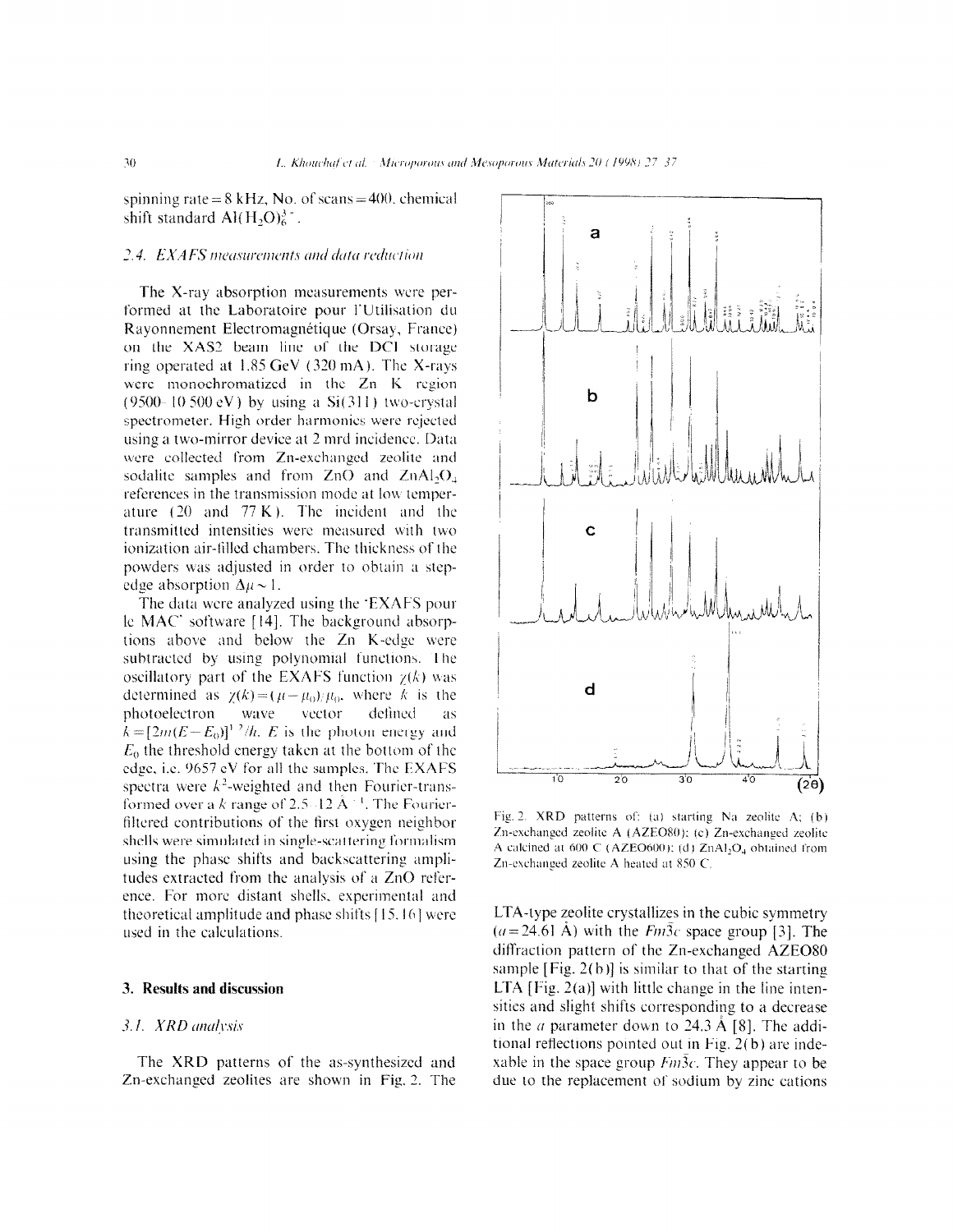[8]. The reolite framework is not modified by the thermal treatment since the diffractogram of AZE0600 [Fig. 2(c)] is comparable to that of' AZEO80. After calcination at 850 °C [Fig. 2(d)]. the reflections can be attributed to the  $Fd3m$  space group. The XRD pattern corresponds to that of'  $ZnAl_2O_4$  ( $a=8.086$  Å) [17].

The XRD patterns of the as-synthesized and Zn-exchanged sodalites are presented in Fig. 3.  $Na<sub>6</sub>Si<sub>6</sub>Al<sub>6</sub>O<sub>24</sub>·8H<sub>2</sub>O$  [Fig. 3(a)] crystallizes in the



Fig. 3. XRD patterns of: (a) starting hydrosodalite; (b) partially Zn-exchanged sodalite (SOD80); (c) Zn-exchanged sodalite calcined at 400°C (SOD400); (d) Zn-exchanged sodalite calcined at 600 C (SOD600).

 $P\bar{4}3n$  space group with  $a = 8.85$  Å [18]. SOD80 [Fig.  $3(b)$ ] presents a similar XRD pattern with a small shift of the lines corresponding to a slightly increased parameter  $a= 8.97$  Å. After calcination. the lines of SOD400 are broadened and split [Fig. 3(c)]. In SOD600 [Fig. 3(d)], the  $(200)$ ,  $(210)$ ,  $(220)$ , and  $(321)$  lines disappear whereas the (400) line appears. The intensities of some lines are modified. The  $\alpha$  parameter increases to the value  $a=9.09$  Å. It may be assumed that SOD400 is not a pure phase. because the change on calcination of SOD80 was not complete. in contrast to sample SOD600, for which the transformation may be considered to be complete.

#### 3.2. Solid-state NMR spectroscopy

 $\frac{100}{100}$  MAS NMR provides information on the set of the theorem on the theorem on the set of the set of the set of the set of the set of the set of the set of the set of the set of the set of the set of the set of th  $\frac{31}{19}$  in  $\frac{191}{191}$   $\frac{191}{191}$   $\frac{191}{191}$   $\frac{191}{191}$   $\frac{191}{191}$   $\frac{191}{191}$ modulcations of the zeoffic balliework  $119$ . There  $\frac{1}{2}$  state Mass number of LTA  $\frac{1}{2}$  spectral of LTA  $\frac{1}{2}$  spectra  $\frac{1}{2}$ state MAS NMR spectra of LTA Na before [Fig. 4(a)] and after Zn-exchange [AZEO80, Fig.  $4(b)$ ] and thermal treatment [AZEO600, Fig. 4(c)]. The chemical shift is  $-89.2$  ppm in each case and the linewidth increases from 1.6 ppm to 2.2 and 2.7 ppm for  $AZEO80$  and  $AZEO600$ , respectively. Therefore, the zeolite framework is only slightly affected by Zn-exchange and thermal treatments. The  $^{29}Si$  solid-state MAS NMR spectrum of the starting sodalite [Fig.  $4(d)$ ] shows a large peak centered at  $-85.2$  ppm. In the case of sodalites, it is known that the resonance frequency is related to the  $Si(OAl)_4$  tetrahedron and linearly dependent on the lattice parameter and may vary from  $-77$  ppm to  $-91$  ppm [20]. The measured chemical shift is in fair agreement with the expected chemical shift for a lattice parameter of  $8.85 \text{ Å}$ , according to ref. [20]. The partial exchange of Na<sup>+</sup> by  $Zn^{2+}$  ions results in a splitting of the peak  $[Fig, 4(e)]$ ; the geometry of a part of the  $Si(OAl)_4$  tetrahedra is modified by the treatment. After calcination [SOD600, Fig.  $4(f)$ ], a broad peak is observed.

The  $27$ Al MAS NMR spectra of the starting Na-A [Fig. 5(a)],  $AZEO80$  [Fig. 5(b)] and AZEO600 [Fig.  $5(c)$ ] are quite different. Only a narrow peak at 57.4 ppm, which is attributed to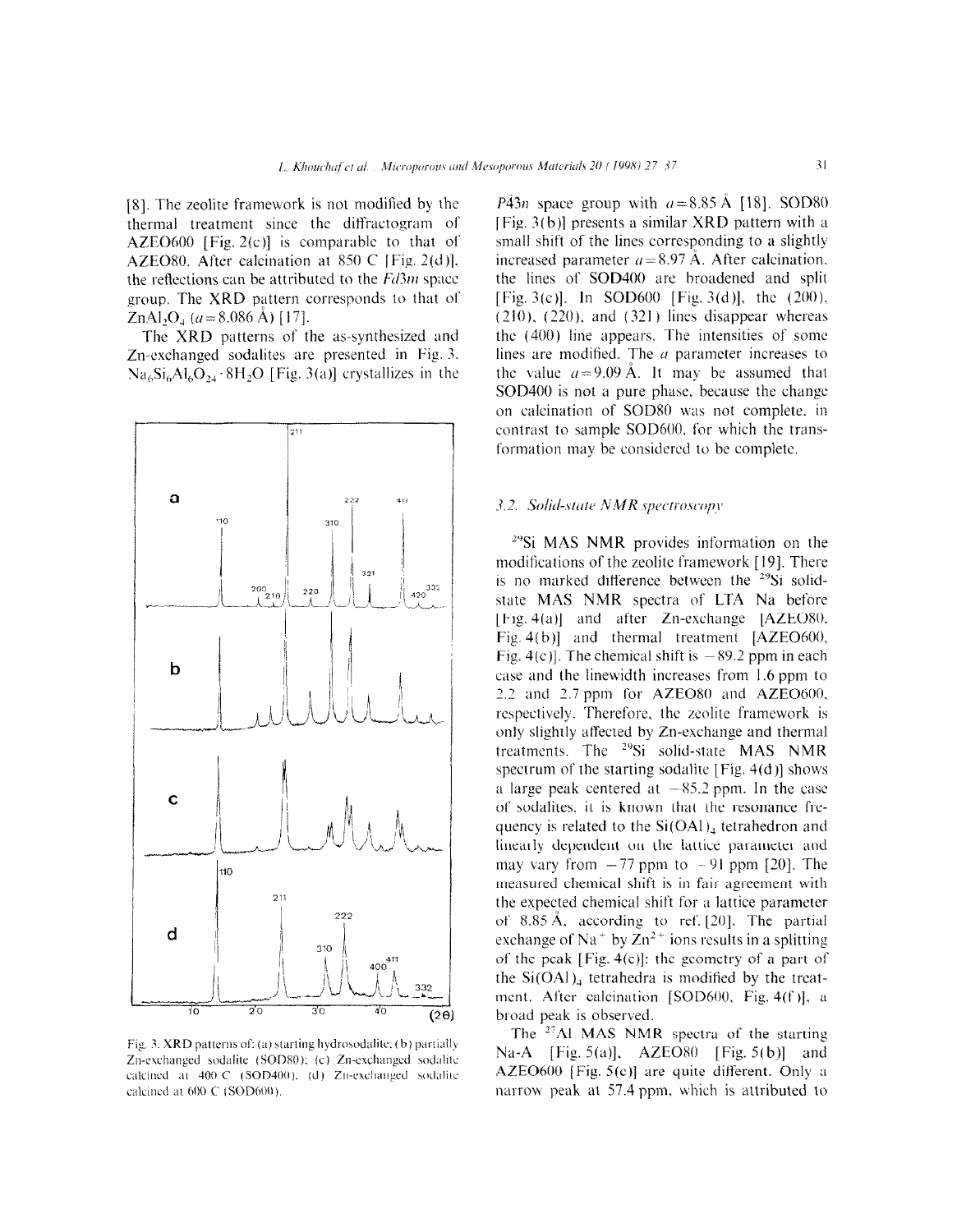

Fig. 4. <sup>29</sup>Si MAS NMR spectra of (a) starting Na zeolite A; (b) Zn-exchanged zeolite A (AZEO80); (c) Zn-exchanged zeolite A calcined at 600 C (AZEO600): (d) starting hydrosodalite: (e) partially Zn-exchanged sodalite (SOD80); (f) Zn-exchanged sodalite calcined at 600 C (SOD600).

aluminum belonging to the zeolite framework, is observed for the starting material, in agreement with previous results [19]. After Zn-exchange [AZEO80, Fig.  $5(b)$ ], a broad shoulder is observed on the tow chemical shift side of the main peak. with a maximum at about 30 ppm. This indicates that for most of the aluminum atoms present in the framework, the surrounding is greatly moditied by Zn-exchange. After calcination, the whole spectrum is broadened [Fig.  $5(c)$ ]. but the fingerprint of  $ZnAl<sub>2</sub>O<sub>4</sub>$  does not appear. The spectrum of the last compound [Fig.  $5(d)$ ] is characterized by a doublet signal at about 10 ppm, which is a typical quadrupolar pattern representing a single octahedral aluminum site [19]. The high-field shoulder of the spectrum in Fig. 5(c) may arise partly from less well crystallized  $ZnAI<sub>2</sub>$  and partly from distorted framework aluminum. The partly from distorted framework alumnum. The starting sodalities are sold



Fig. 5. <sup>27</sup>Al MAS NMR spectra of (a) starting Na zeolite A; (b) Zn-exchanged zeolite A (AZEO80); (c) Zn-exchanged zeolite A calcined at 600 C (AZEO600); (d) ZnAl<sub>2</sub>O<sub>4</sub> obtained from Zn-exchanged zeolite A heated at 850 C; (e) starting hydrosodalite; (f) partially Zn-exchanged sodalite (SOD80); (g) Zn-exchanged sodalite calcined at 600 C (SOD600).

ents a single peak at 60 ppm in agreement with previous work [19.21]. After Zn-exchange [SOD80, Fig.  $5(f)$ ], the peak is broadened. The presence of an additional weak peak around  $10$  ppm can be assigned to a small amount of extra-framework aluminum in octahedral coordination [19]. After heating [SOD600, Fig.  $5(g)$ ], a broad shoulder appears on the low chemical shifts sional should appears on the fow enemies sints  $\frac{d}{dx}$  of the main peak,  $\frac{d}{dx}$  in again that some distortions<br>environment.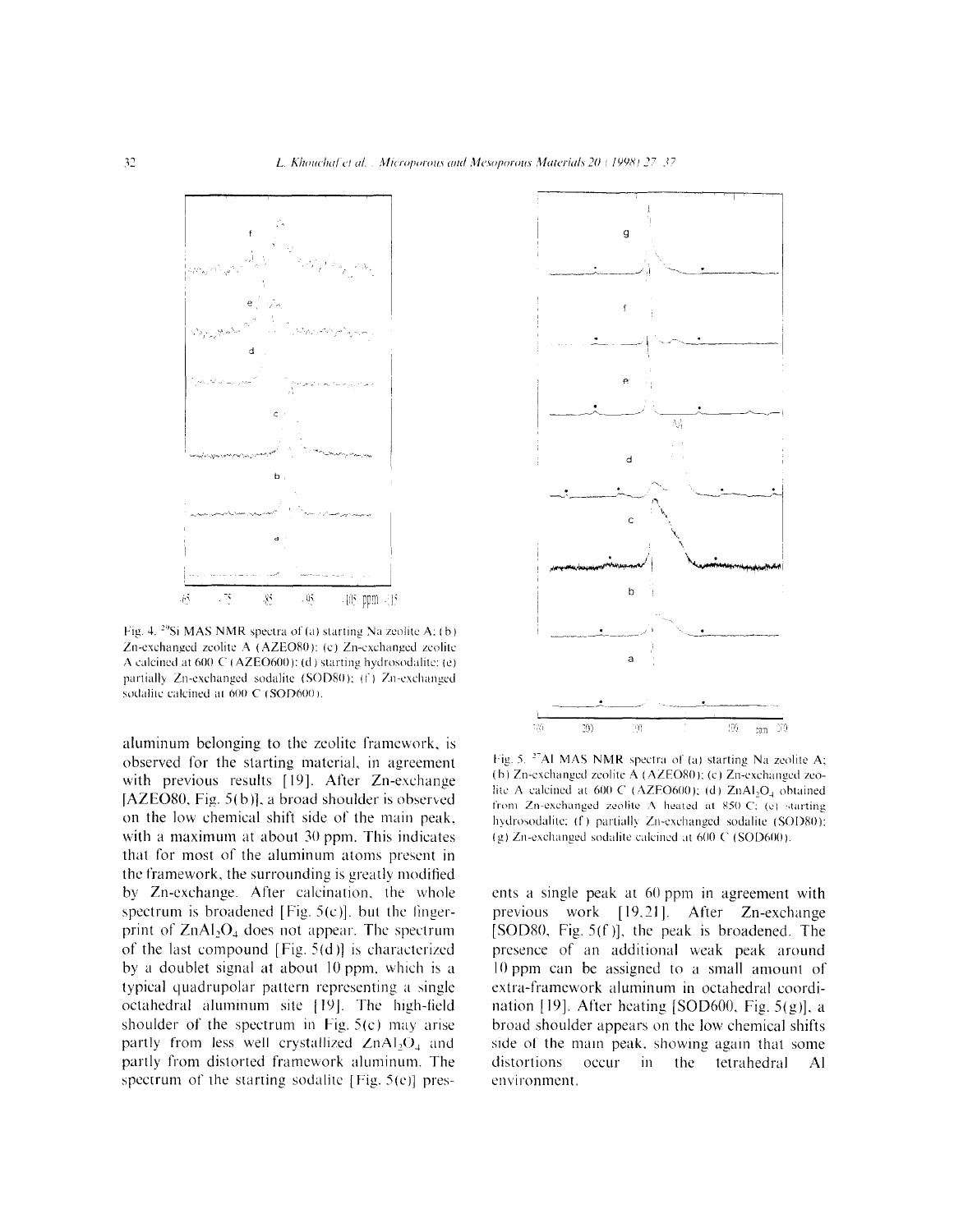## 3.3. EXAFS results and discussion

The results of the simulations are summarized in Table 1. For the zcolite sample the Debye-Waller  $\sigma$  values reported in Table I are relative to  $ZnO$  for the  $Zn-O$  and  $Zn-Zn$  pairs. and absolute for the Zn-Al one. The maximum number of litting parameters is limited by the number of independent data points.  $N_{\text{ind}} =$  $2\Delta k\Delta R/\pi$ , where  $\Delta k$  and  $\Delta R$  are respectively the widths in  $k$  and  $R$  space used in the fit. The uncertainty reported in Table 1 was obtained from the variation of the parameter that gives twice the maximum residue.

The  $k_{\text{Z}}(k)$  data recorded from Zn-exchanged zeolite and sodalite samples are shown in Fig. 6 along with the spectra of  $ZnAl<sub>2</sub>O<sub>4</sub>$  and  $ZnO$ . The main oscillation is due to oxygen first neighbors of Zn and has the same wavenumber in ail the samples. The Fourier transforms of the  $k^2\chi(k)$ shown in Fig. 7 confirm that the first neighbors' peak has approximately the same position in the zeolite A and sodalite samples as in the references. In  $ZnO$  [22].  $Zn$  is at the center of a slightly

Table 1

Structural parameters deduced from the analysis of the first. second and third neighbor shells of zinc in reference samples and Zn-exchanged zeolite A and sodalite submitted to thermal treatments. Debye Waller  $\sigma$  parameters are related to ZnO

| Compound          | Pair          | R(A)            | N             | $\sigma(A)$     |
|-------------------|---------------|-----------------|---------------|-----------------|
| ZnO               | $Zn-O$        | $1.97 \pm 0.01$ | $4.1 + 0.3$   | 0,00            |
|                   | Zn Zn         | $3.24 + 0.01$   | $12 + 1$      | (1)(1)          |
| ZnAl2O4           | Zn O          | $1.95 + 0.02$   | $4.0 + 0.4$   | 0.00            |
|                   | Zn Al         | $3.36 + 0.02$   | $12 + 3$      | 0.00            |
|                   | $Zn \cdot Zn$ | $3.52 + 0.02$   | $+ + 1$       | 0.00            |
| AZEO80            | Zn O          | $1.97 + 0.01$   | $4.1 + 0.3$   | $0.06 \pm 0.02$ |
|                   | Zn Zn         | $3.31 + 0.02$   | $2.0 + 0.3$   | $0.05 + 0.02$   |
| AZEO540           | $Zn-O$        | $1.97 + 0.01$   | $4.0 - 0.2$   | $0.05 + 0.01$   |
|                   | Zn Zn         | $3.31 + 0.02$   | $2.1 + 0.3$   | $0.07 + 0.02$   |
| AZEO600           | $Zn-O$        | $1.98 + 0.01$   | $4.0 + 0.3$   | $0.06 + 0.02$   |
|                   | Zn Zn         | $3.30 + 0.02$   | $2.0 + 0.3$   | $0.07 + 0.02$   |
| SOD <sub>80</sub> | $Zn$ O        | $2.07 + 0.01$   | $4.0 + 0.3$   | $0.08 + 0.02$   |
|                   | $Zn-Zn$       | $3.09 + 0.02$   | $1.4 + 0.3$   | $0.02 + 0.02$   |
| SOD400            | Zn O          | $1.95 + 0.01$   | $4.1 + 0.2$   | $0.05 + 0.02$   |
|                   | Zn Zn         | $3.30 + 0.02$   | $1.3 + 0.3$   | $0.06 + 0.02$   |
| SOD600            | $Zn$ O        | $1.95 \pm 0.01$ | $4.0 \pm 0.3$ | $0.02 + 0.01$   |
|                   | Zn Al         | $2.86 + 0.02$   | $2.0 \pm 0.4$ | $0.10 \pm 0.02$ |
|                   | Zn-Zn         | $3.39 \pm 0.02$ | $1.3 - 0.3$   | $0.05 + 0.02$   |



Fig. 6.  $k\chi(k)$  EXAFS spectra at the Zn K-edge recorded from: (a) Zn-exchanged LTA zeolites and ZnAl<sub>2</sub>O<sub>4</sub>; (b) partially Zn-exchanged sodalite and ZnO.

distorted tetrahedron with three Zn-0 distances of 1.97  $\AA$  and one of 1.99  $\AA$ . The average of the four Zn-O distances in  $ZnAl_2O_4$  is 1.95 Å. The EXAFS study of the references is described in detail in ref. [23].

The results of the simulations (Table 1 and Fig. 8) confirm that there is no marked difference between the first oxygen neighbor environment in the various samples. In exchanged A-zeolites and sodalites. whatever the treatment, the Zn cations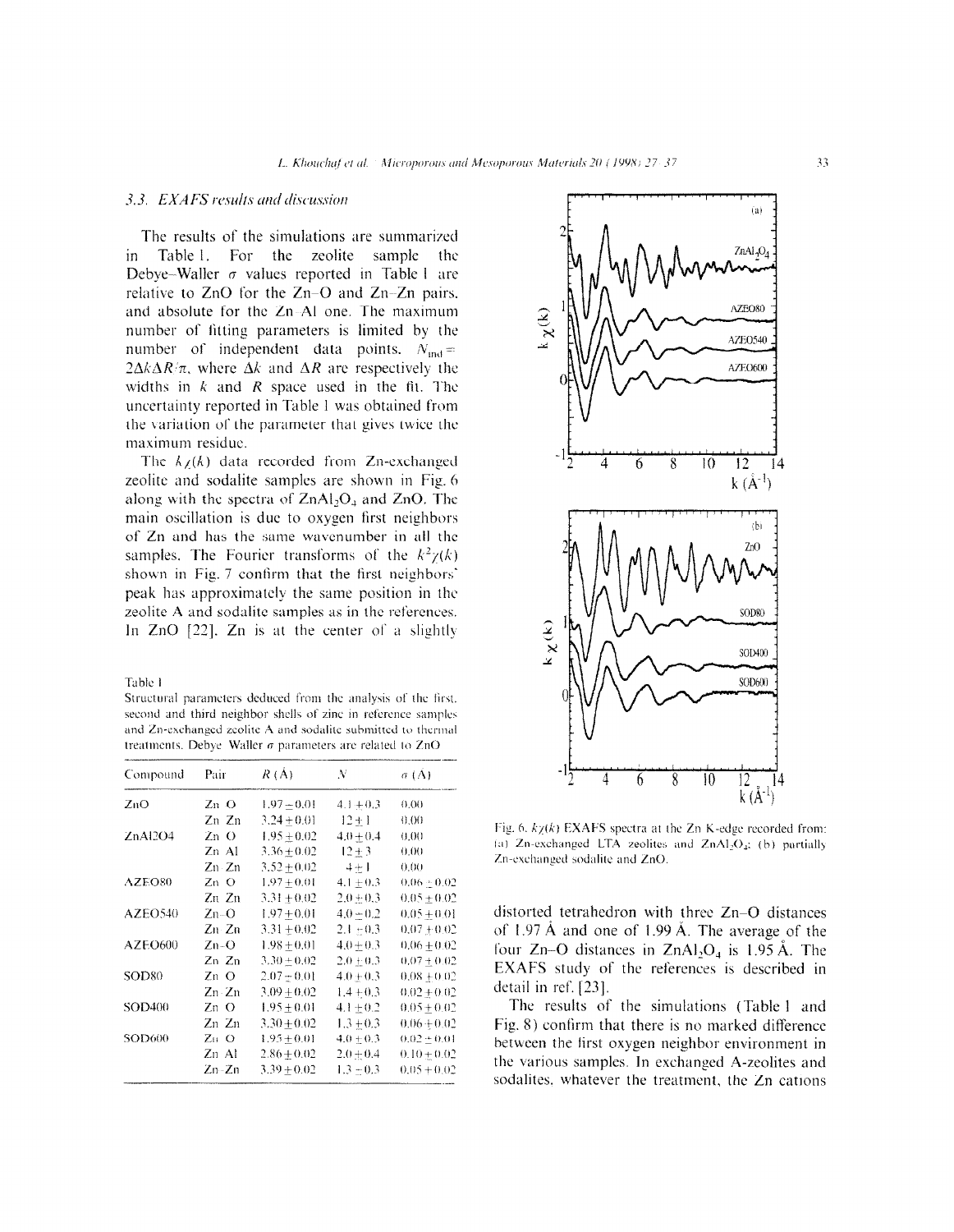

Fig. 7. Fourier transforms of  $k^2 \chi(k)$  data recorded from: (a) Zn-exchanged LTA zeolites and ZnAl<sub>2</sub>O<sub>4</sub>; (b) partially Zn-exchanged sodalite and ZnO. The curves are presented without phase shifts corrections

arc four-fold coordinated with oxygen with a mean Zn–O distance of  $1.97 \text{ Å}$  (excepted in the SOD80 sample), a value close to that found in the ZnO and  $ZnAl_2O_4$  references. The four  $Zn-O$  distances are essentially the same, though the distortion of the first coordination shell is more marked than in the reference samples, as shown by the high  $\sigma$ values (Table 1). The strongest distortion is observed for the SOD80 sample. However, the house vertical to the CDD of sample. However, the corrected and  $\sigma$  parameter with respect to the



Fig. 8. Best fits of the Fourier filtered contribution of the first neighbors with the parameters shown in Table 1 for (a) Zn-exchanged zeolite A calcined at 600 °C (AZEO600); (b) partially Zn-exchanged sodalite calcined at 600 C (SOD600): experiment (dots), calculation (full line).

dra are located in several sites more or less distorted. The calcination improves the regularity of the tetrahedra, especially for sodalites where  $\sigma$ decreases on increasing the calcination temperature  $(Table 1)$ .

Above 2 A (Fig. 7). the FTs of the various samples show a smaller amplitude compared with the reference samples, which confirms the loss of local order observed in the first coordination shell of Zn. This observation is consistent with XRD that shows the absence of crystalline ZnO (or  $ZnAl<sub>2</sub>O<sub>4</sub>$ ) in the samples. Moreover, inspection of the FTs for the zeolite and sodalite samples between 2 and  $4\text{\AA}$  reveals some differences between them, which indicate a change in the structure of the zinc oxide particles.

In order to derive structural information from the second and third coordination shells in Zn-exchanged zeolite and sodalite samples, the reference samples were carefully investigated [23]. In hexagonal  $ZnO$ ,  $Zn^2$  ions have six  $Zn$  neigh- $\frac{1}{2}$  in  $\frac{2}{3}$  . And  $\frac{1}{2}$  in  $\frac{1}{2}$  in  $\frac{1}{2}$  and six  $\frac{1}{2}$  in  $\frac{1}{2}$  in  $\frac{1}{2}$ bors at  $3.21$  A and six biners at  $3.23$  A, which gives 12 Zn neighbors at a mean distance of 3.23  $\AA$ . In addition, Zn atoms have one oxygen neighbor located at  $3.215 \text{ Å}$ . These atoms can be involved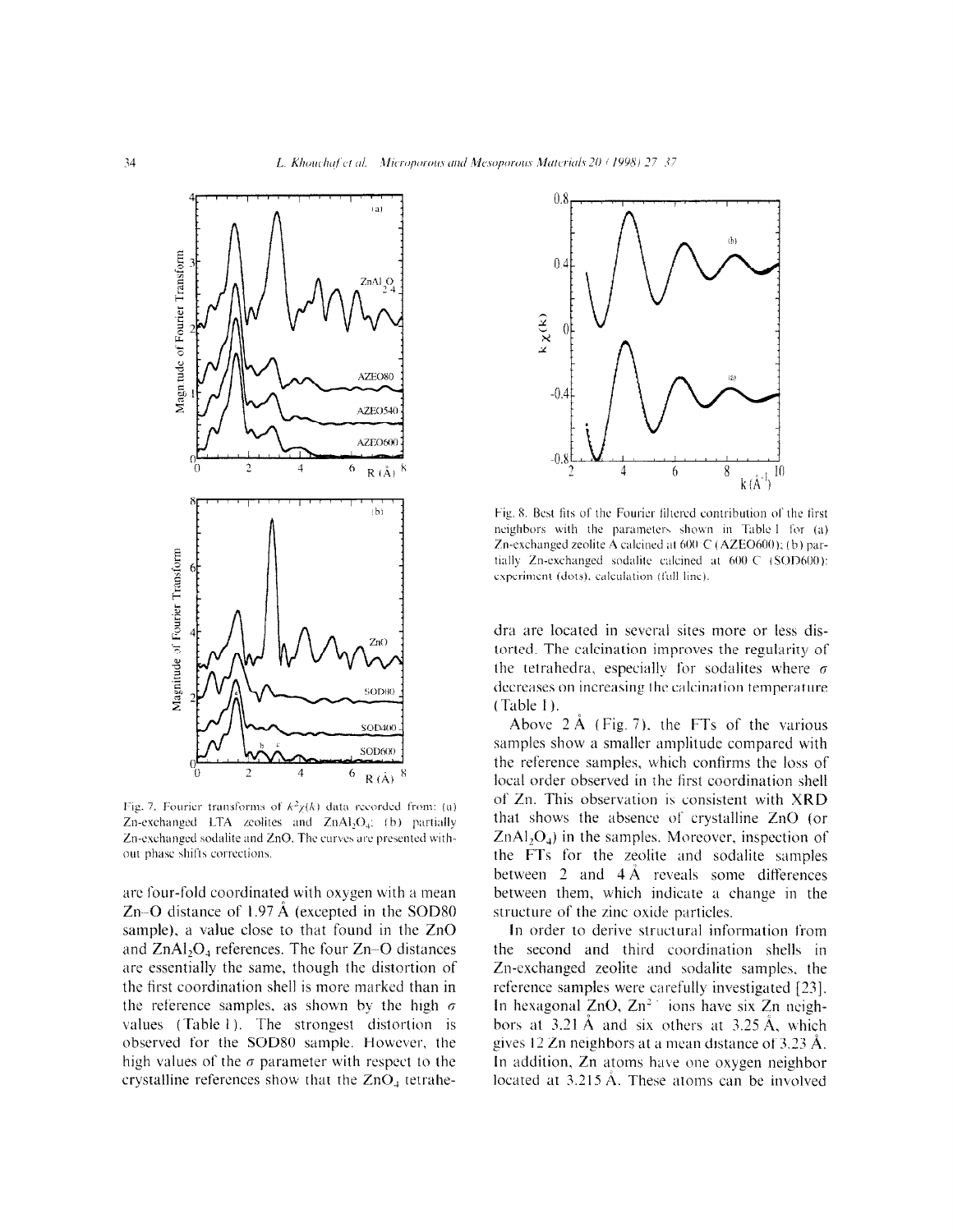in multiple scattering (MS) paths of the photoelectron. which contribute to the EXAFS signal. In order to check the validity of the single-scattering formalism for the treatment of the zeolite A and sodalite data. the ab initio multiple scattering X-ray absorption code FEFF [ 161 was used to perform XAFS calculations including SS and MS paths above 5 A. The MS approach will be discussed in detail in ref. [24]. The results show that above  $5 \text{ Å}^{-1}$ , the contribution of MS to EXAFS is negligible [24]. Therefore, simulations were performed in single-scattering formalism on the Fourier-filtered contributions of the peaks located between 2.2 and 3.5 A in the FT. The results of the simulations of the Fourier-filtered contribution above  $5 \text{ Å}^{-1}$  of the ZnO second neighbor peak (Table 1) are in agreement with the values derived from crystallography. On the other hand. in ZnAl, $O<sub>4</sub>$ , Zn<sup>2+</sup> has 12 Al neighbors at 3.35 Å and four Zn neighbors at  $3.50 \text{ Å}$  [17]. Both contribute to the large peak located between  $2.4$  and  $3.7 \text{ A}$  in the FT [Fig. 7(a)] and are well resolved in a twoshells fit (Table 1 and ref. [23]).

Let us consider the FT of the Zn-exchanged A-zeolite samples [Fig.  $7(a)$ ]. The shape of the FT of EXAFS data recorded from all of them exhibit a double-peaked structure between 2.3 and 3.7 A similar to that of  $ZnAl<sub>2</sub>O<sub>4</sub>$ , though its amplitude is lower. However, the maximum of the peak at 3.1 A corresponding to the third Zn neighbor in  $ZnAl<sub>2</sub>O<sub>4</sub>$  is shifted to lower R values. This observation reveals a mixing of several Zn environments and is consistent with the results of other characterizations. The peak is well accounted for by Zn neighbors at  $3.31 \text{ Å}$ , which is intermediate between the  $Zn-Zn$  distances in  $ZnO$  and  $ZnAl_2O<sub>4</sub>$ . Attempts to include Al neighbors in the fits failed. The EXAFS spectra result from the contribution of inequivalent  $Zn^{2+}$  cations belonging to either clusters of different size located in the sodalite cages and  $\alpha$ -cages [6].

The FTs of  $k\chi(k)$  data recorded from sodalite samples look quite different above 2.2 Å [Fig.  $7(b)$ ]. It is noteworthy that two well separated peaks. labelled b and c in Fig. 7(b), appear  $\frac{1}{2}$  and  $\frac{1}{2}$  and  $\frac{1}{2}$  in the FT of SOD  $\frac{1}{2}$  and  $\frac{1}{2}$  the theory is the theory in the theory is the theory in the theory is the theory is the theory is the theory is the three theory is the three at 20 and  $\sigma$ . The Fourier-tiltered envelope number-tiltered envelope nt' the theory amplitude of the Fourier-filtered envelope of the former  $(b)$  is consistent with Al or Si surrounding.

the latter is assigned to Zn neighbors. Ranges and details of the Fourier-filtered calculation are given in ref. [24]. The mean  $Zn-AI(Si)$  and  $Zn-Zn$  distances are 2.86  $\AA$  and 3.39  $\AA$ , respectively, whereas the number of Zn backscatterers is about two (Table 1). The best fits of the second  $(AI,Si)$  and third ( $Zn$ ) neighbors contribution in the *k*-space are shown in Fig.  $9(a)$  for (Al,Si), for Zn in Fig. 9(b) and in Fig. 9(c) for the peaks together. The short distance between  $Zn^2$  ions belonging to the clusters and Al belonging to the sodalite framework (with respect to the  $Zn$ -Al distance in  $ZnAl<sub>2</sub>O<sub>4</sub>$ ) can be attributed to the attraction of the negative charge of the cugc. The short distance between  $\text{Zn}^{2+}$  and framework  $\text{Al}^{3+}$  is not surprising, since the  $^{29}Si$  and  $^{27}Al$  NMR spectra reveal strong modifications in the aluminum environment (see above). EXAFS cannot distinguish between Al or Si backscatterers, but NMR spectra as well as considerations on the charge effects in the framework allow us to assign  $Al<sup>3+</sup>$  ions as second neighbors of  $Zn^{2+}$ . Moreover, the mean  $Zn-Zn$ distance in SOD600 is longer than in bulk ZnO and  $Zn$ -exchanged zeolite A. This result shows again that  $Zn^{2+}$  cations are located as close as possible to the wall of the cages. The same conclusions can be inferred from the data recorded on sodalite dried at 400 C. However, in SOD400. XRD revealed the mixture of two phases (see above) and, accordingly, several Zn environments. especially if lower calcination temperatures were used.

Therefore, the strong interaction between  $Zn^{2-}$ cations located in the cages of the Zn-cxchangcd sodalite is indicated by EXAFS since short Zn-Al distances are clearly established alter calcination. This result is in agreement with previous singlecrystal XRD study of Zn-exchanged zeolite A which revealed that the first neighbor environment of a part of  $\text{Zn}^2$  ' located in the sodalite cages is of a part of zh a focated in the southne eages is formed by three bonds with oxygen atoms or the framework and one bond with a non-framework<br>oxygen [6].

It was demonstrated that  $M_A X$  tetrahedra like The was demonstrated that  $M_4/X$  tetrahedra in  $\ell^2$   $\ell^2$  of  $S^{\text{eff}}$   $\ell^2$  and can be calculated in  $(\mathsf{z}_4$ .  $(\mathsf{z}_5)$  be defined a can be stabilized in the cages of borate sodalite with a central anion  $X$  surrounded by four M cations in a tetrahedral arrangement [4]. In the present case, the  $M<sub>4</sub>X$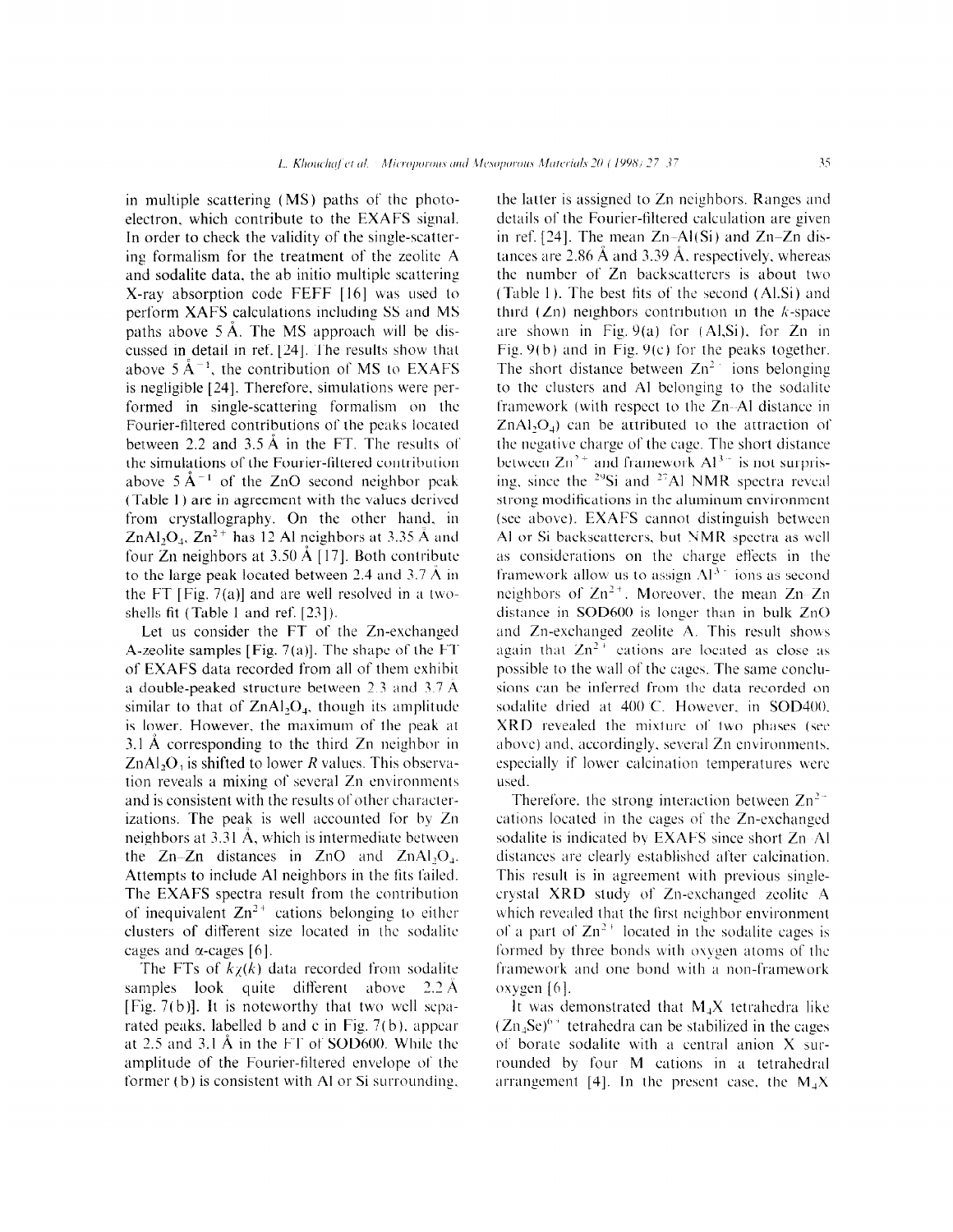

Fig. 9. Best fits of the Fourier filtered contribution of the (a) second  $(Al)$ ,  $(b)$  third  $(Zn)$  neighbors contribution and  $(c)$  both contributions of Al and Zn with the parameters shown in Table 1 for partially Zn-exchanged sodalite calcined at 600 C (SOD600): experiments (dots), calculations (full line).

tetrahedra should be formed by  $(Zn<sub>4</sub>O)^{6+}$  cations [8], keeping in mind that the ionic radius is  $1.40 \text{ Å}$ for oxygen instead of 1.98 A for selenium. The short distance deduced from EXAFS between  $Zn^{2+}$  ions and  $Al^{3+}$  belonging to the framework allows us to rule out the formation of such polycations in sodalite cages. On the other hand, if clusters of the  $(Zn_4O)^{6+}$  type were located at the center of the cage (about  $6 \text{ Å}$  in diameter), the three Zn-0 bonds with oxygen of the framework should be longer (about  $2.5 \text{ Å}$ ) [25]. The occurrence of such clusters in the cages can be considered if the radii of the inserted atoms are big enough to fill the sodalite cage, as observed for ZnSe particles in borate sodalites [4]. Moreover, the charge of the aluminosilicate framework is  $-3$  per cage instead of  $-6$  for the borate cage, and the charge compensation would not be achieved.

The number of Zn neighbors of Zn is less than two (Table 1). This may correspond either to three zinc cations present in part of the sodalite cages, the other cages containing essentially  $Na<sup>+</sup>$  cations. or to three zinc cations located in three adjacent cages, each of them being close to a common sixmembered ring. The hydrolysis of  $\text{Zn}^{2+}$  during and after the exchange reaction [8,13] would reduce the positive charge of the clusters and explain the charge compensation by zinc cations instead of sodium cations. The second model is also consistent with the  $Zn - Zn$  distances and coordination numbers determined by EXAFS.

# 4. Conclusion

The study of the atomic structure of zinc oxide particles in Zn-exchanged sodalite and zeolite A. shows that zinc ions are tetracoordinated to oxygen. It is not possible to draw an inference from this study on the structure of the particles inserted in the sodalite cages of Zn-exchanged zeolite A, since the EXAFS spectra result in the present case from the contribution of inequivalent Zn cations belonging to clusters of different size located either in the sodalitc cages or the z-cages.  $\sum_{i=1}^{n}$   $\sum_{i=1}^{n}$  and  $\sum_{i=1}^{n}$  and  $\sum_{i=1}^{n}$  at calcination at calcination at calcination at calcination at calcination at calcination at calcination at calcination at calcination at calcination at calcinat In Zn-exchanged sodalites, after calcination at 600 C, the second shell of neighbors around Zn consists of  $Al^{3+}$  cations belonging to the frame